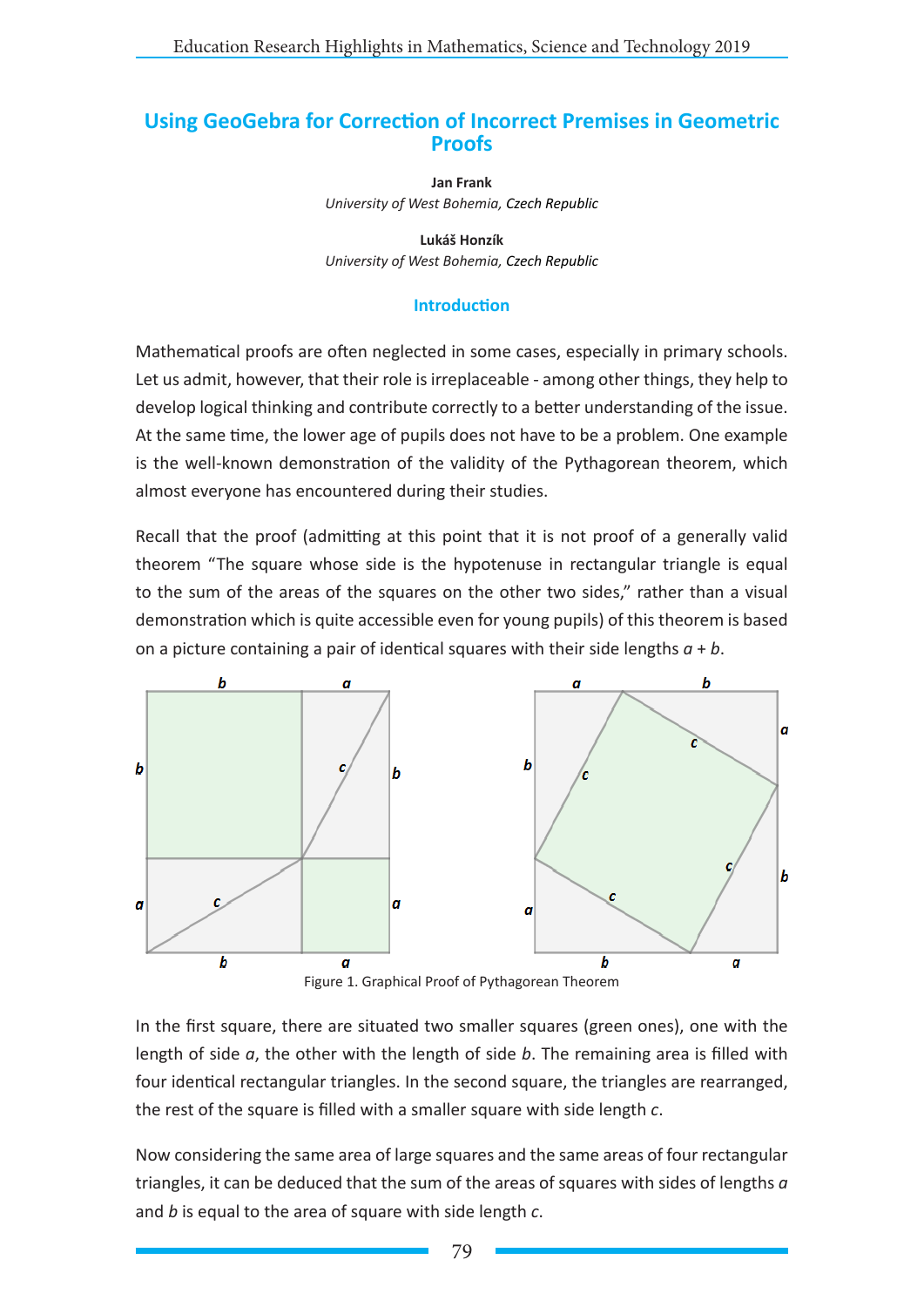This leads to a well-known formula representing the Pythagorean theorem in the form

 $c^2 = a^2 + b^2$ .

As has already been said, this is not a true proof, but a graphical interpretation of one situation. If we want to get rid of this deficiency and approach a more general version of the proof, we can use one of the dynamic geometry programs like GeoGebra. In these programs, using sliders and changing parameters, it is possible to switch from a static image to a dynamic figure, where you can experimentally validate the assertion for virtually any of the values *a*, *b*, and *c* (Fig. 2).



Figure 2. Dynamic figure of proof of Pythagorean theorem

Obviously, using dynamic geometry software offers an element of interaction and dynamics takes geometric proofs (or, more generally, mathematical proofs performed in a geometric way) to another level. At the same time, it can be hoped that software of dynamic geometry can in some cases eliminate certain inaccuracies that the solver can commit if he is to prove only by reasoning and a static sketch. Of course, at this point we have to also point out that when constructing a figure in dynamic geometry programs, it is necessary to consider the behavior of individual objects and the relationships between them in order to avoid possible mistakes resulting from the dynamics of the whole geometric construction.

Here are some examples of erroneous assumptions in geometric proofs. The evidence is supplemented by commentary explaining where the mistake is in the proof, as well as a preview of the problem through dynamic geometry.

**441 = 442?**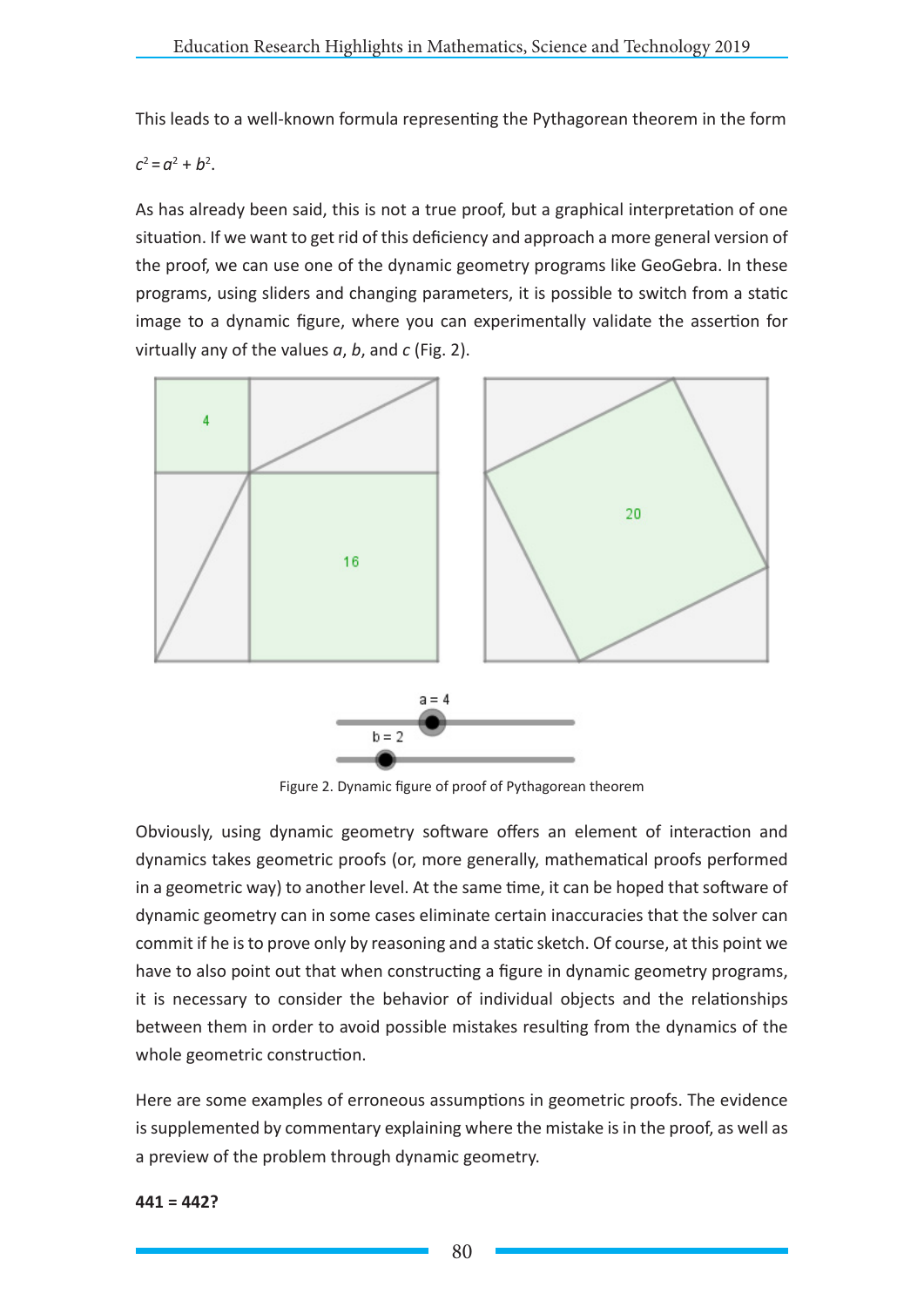Assertion: Square of side 21 cm has the same contents as the rectangle with sides of 34 cm and 13 cm. (Dubnov, 1954)

Proof: Consider the square of side 21 cm divided into two rectangles of 13 cm  $\times$  21 cm and 8 cm  $\times$  21 cm. The first rectangle is divided into a pair of identical rectangular trapezoids with base lengths of 13 cm and 8 cm, the second rectangle then into a pair of identical rectangular triangles with lengths of 21 cm and 8 cm.



Figure 3. Dividing a square into four parts and their rearranging

As can be seen from Figure 3, a rectangle of sides 13 cm and 34 cm can be obtained by rearranging the parts. All you must do is place a right triangle with legs 8 cm and 21 cm on the respective base of a rectangular trapezoid to form a large rectangular triangle with legs 13 cm and 34 cm. If we place a pair of these triangles with the hypotenuse together, this rectangle is created.

The content of this is 13.34, i.e. 442 cm<sup>2</sup>, while the content of the original square was  $21^2$  = 441 cm<sup>2</sup>. All parts that make up a square and a rectangle are identical. The question therefore remains where the excess square centimeter appeared. (Dubnov, 1954)

The answer to this question is quite simple and is not surprising for a reader who has already encountered similar tasks. The whole problem lies in the belief that the two large right triangles are really triangles. We have obtained this idea based on graphical interpretation, but we have no argument for it.

Proof of this assumption could be based, for example, on a comparison of the magnitude of the angles **α** and **β** shown in Figure 4. If the two angles were the same, the geometric figure formed by the composition of the small right triangle and the right trapezoid would be a right triangle.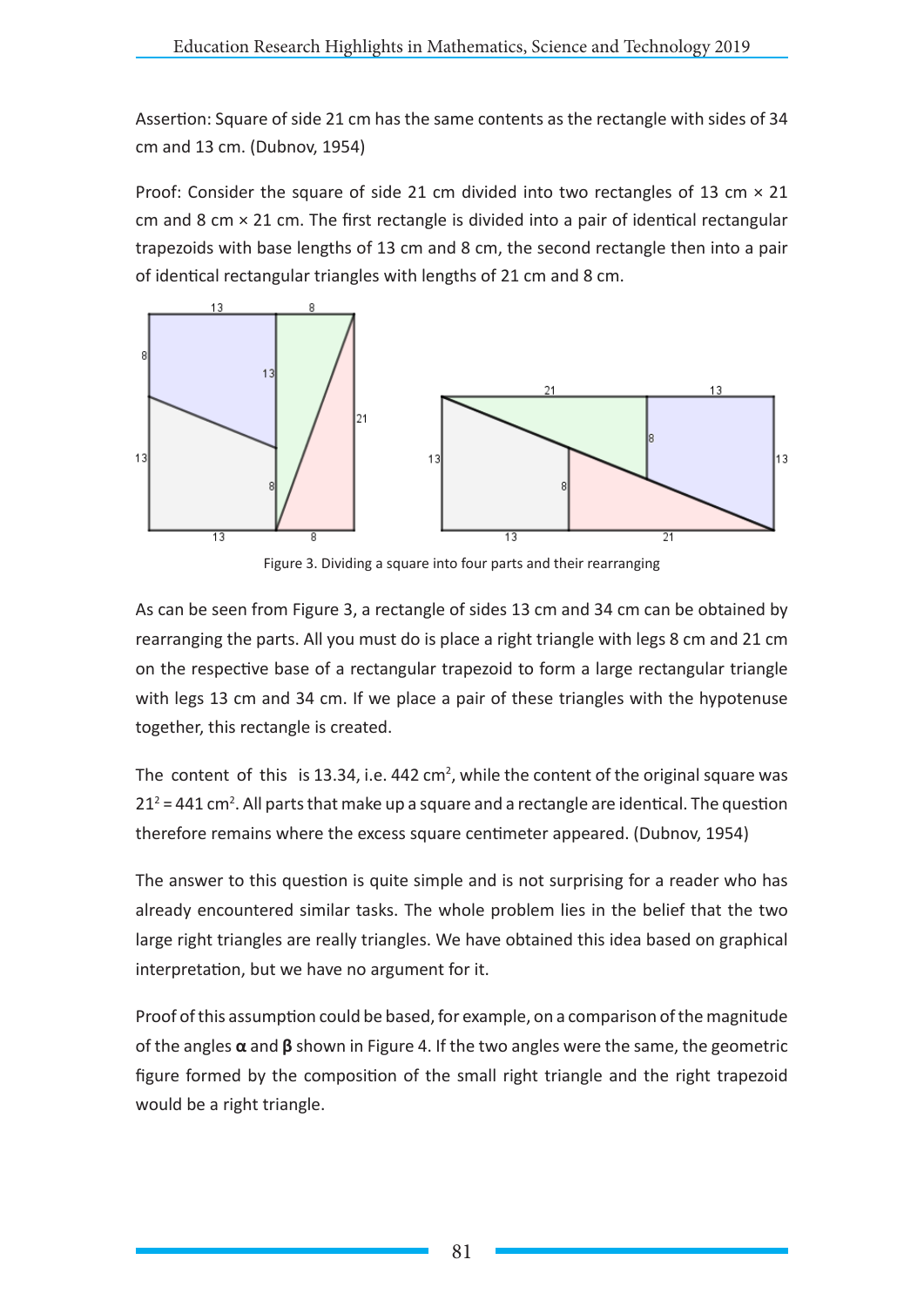

Figure 4. Comparing Angles

Calculation of both angles is easy. For angle  $\alpha$  there is equality

$$
\tan a = \frac{21}{8}
$$

but for angle β there is equality

$$
tan \beta = \frac{13}{5}
$$

where we calculate the numerator as the difference of the size of the bases in a rectangular trapezoid.

From comparing fractions

$$
\frac{21}{8} > \frac{13}{5}
$$

there is also inequality

tan  $α$  > tan  $β$ .

Here, it is already clear that the angle  $\alpha$  is greater than the angle  $\beta$ . Thus, the figure is not a right triangle, but a non-convex quadrilateral. The consequence of this is that the rectangle does not consist of two identical figures (i.e. large right triangles composed of a trapezoid and a smaller right triangle), but of three figures – a pair of identical nonconvex quadrilaterals and a parallelogram between them.

If we use the software of dynamic geometry GeoGebra for our examination, it is possible to see the problem from a slightly different point of view – without using calculations as such, but at the same time a bit more clearly.

We construct a rectangle according to the assignment, mark individual geometric figures in it and at the same time use the Polygon tool to create the mentioned parallelogram. If this parallelogram is set to display a value in addition to its name, we will find its content equal to 1 cm<sup>2</sup>, as shown in Figure 5. That is the square centimeter that makes the difference between the content of a square of side 21 cm and the content of a rectangle of sides 13 cm and 34 cm.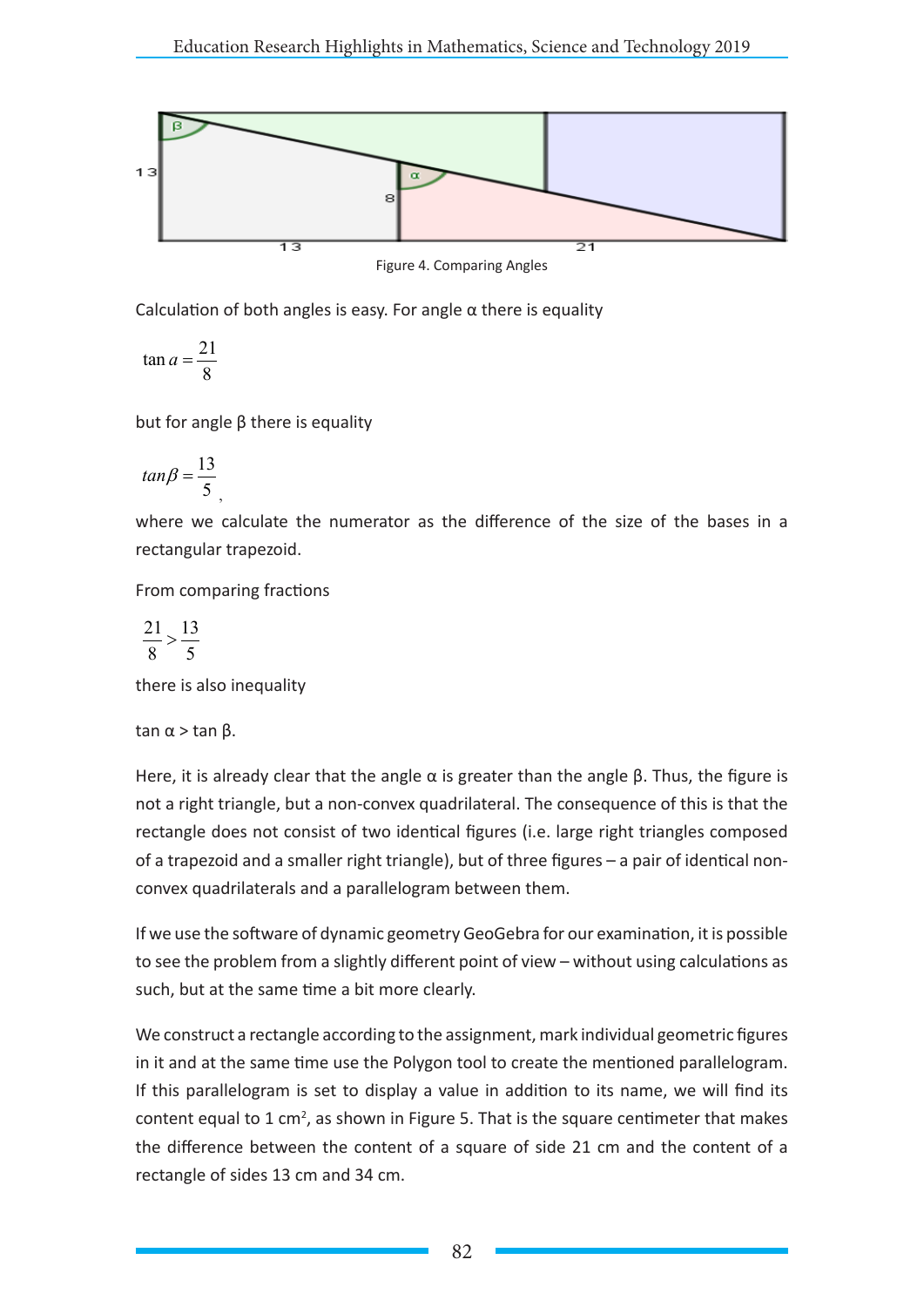

Figure 5. Representation of the Parallelogram and its Contents

Using sliders in a geometric figure makes the situation even clearer. We can experiment with different ways of dividing a given square. It can be divided into two rectangles with dimensions of, for example, 14 cm  $\times$  21 cm and 7 cm  $\times$  21 cm. Then it is quite clear that after the rearrangement of the created geometric figures, a parallelogram appears in the resulting rectangle. It is now clearly visible (Figure 6) and its content is even 49 cm<sup>2</sup>.



Figure 6. Other division of squares

For the sake of completeness, let's add that this task is actually just one of many variations of one and the same problem called the Curry's paradox, where an object is divided into several parts and these parts are rearranged, with the new object slightly, at first glance, imperceptibly, altered dimensions. Examples of this problem can be found in a task known as "endless chocolate": The chocolate bar is cut into several parts, rearranged, leaving one piece left which can be eaten. With appropriate selection of slices, this rearrangement can then be done several times and one piece can also be eaten each time. An observer who is unaware of this problem can thus feel that chocolate can be eaten without dwindling. The principle is shown in Figure 7. (Gardner, 2018; Thiele, 1985)



Figure 7. Endless chocolate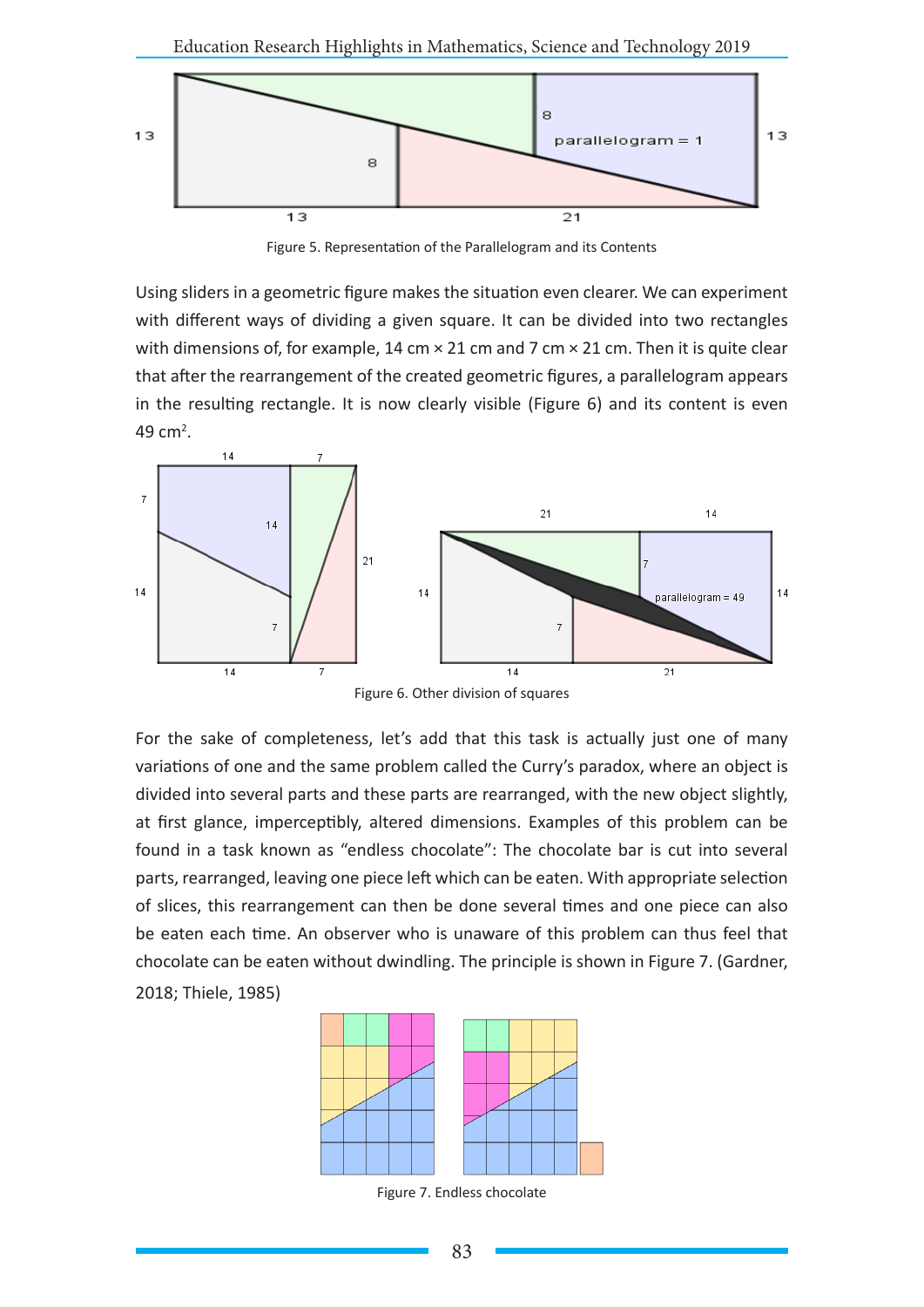# **Circles with the Same Length**

Assertion: All circles have the same length. (Dubnov, 1954)

Proof: To prove the assertion, use one of the practical ways of determining the length of the circle (or wheel circumference). This method is usually used to measure the circumference of a bicycle wheel, which is then set into a cycle computer. The procedure consists of selecting one specific point on the wheel circumference (e.g. bicycle valve) and drawing a mark on the road on which the wheel moves. The markings on the wheel circumference and on the road are initially in the same place and then we roll the wheel. We make a second mark at the point where the point on the wheel circumference again meets the road when rolling. By measuring the distance between the marks on the road we receive wheel circumference.



Figure 8. Wheel rolling

This experiment is shown in Figure 8. The path of the selected point B on the wheel circumference is also highlighted. The curve that the point describes during rolling is a cycloid described by parametric equations

*x* = *r*.(*t* − sin *t*)

*y* = *r*.(1 − cos *t*),

where *r* is the radius of the wheel and *t* is the real parameter.

The distance between two points where point B touches the horizontal line determines the circumference of the wheel (or the length of the circle that is the boundary curve of the wheel).

Now consider a situation where two wheels of different radius are attached to one shaft, as shown in Figure 9. Wheels are fixed on the shaft, i.e. both wheels retain their mutual position when the shaft is rotated.



Figure 9. Two Wheels on the Same Shaft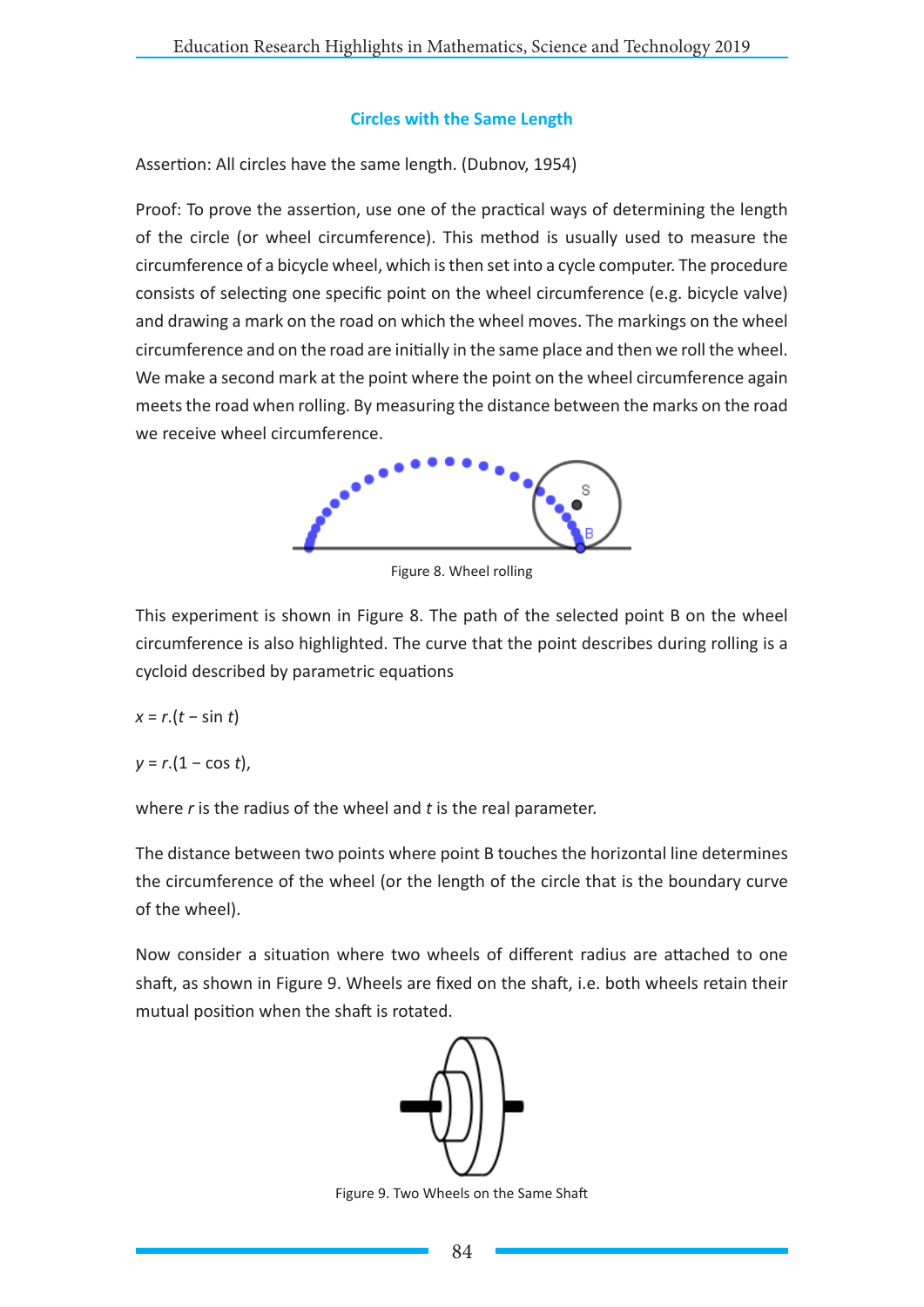Instead of the road from the previous description, we will now use a pair of parallel rails as a base. Each wheel will roll on one of them. This movement is phased in Figure 10. The figure shows clearly the path of point *A* on the larger wheel and the circumference of that wheel. However, it is worth noting the individual positions of point *A*'. As can be seen, the distance between two points where point *A*' touches the rail is the same as the distance between two points of point *A*. This implies that both wheels must have the same circumference.



Figure 10. Rolling wheels on rails

Finally, we can generalize the previous statement and convert it back to the geometric level. Thus, it can be argued that the length of the circle is given regardless of the radius of the circle. In other words, two arbitrarily selected circles of different radii are always the same length. (Dubnov, 1954)

This statement is, of course, erroneous, as every reader knows from experience. It is enough to find a problematic passage in the chain of considerations to refute the statement. First, it should be noted that the whole problem is a kinematic issue rather than a geometric one. However, it is still possible to perform a geometric construction of a dynamic figure in software GeoGebra to detect the mistake.

For this purpose, we construct a pair of parallel lines showing both the rails, two concentric circles (in our case the larger circles have a double radius), each with one point *A* and *A*', and use the slider at the same time. By using it we control the movement of circles in the direction of the lines and at the same time we use it to move the marked points. The movement consists of a displacement in the direction of the lines and at the same time a rotation around the center of both circles. The situation constructed in this way corresponds to the considerations described above, from which we have deduced the same length of both circles.

Now let's use the function to display the track of a moving object. We will focus on the traces of movement of both points *A* and *A*'. It is clear from Figure 11 that while point *A* leaves a trail corresponding to the cycloid while moving, point *A*' draws a different track.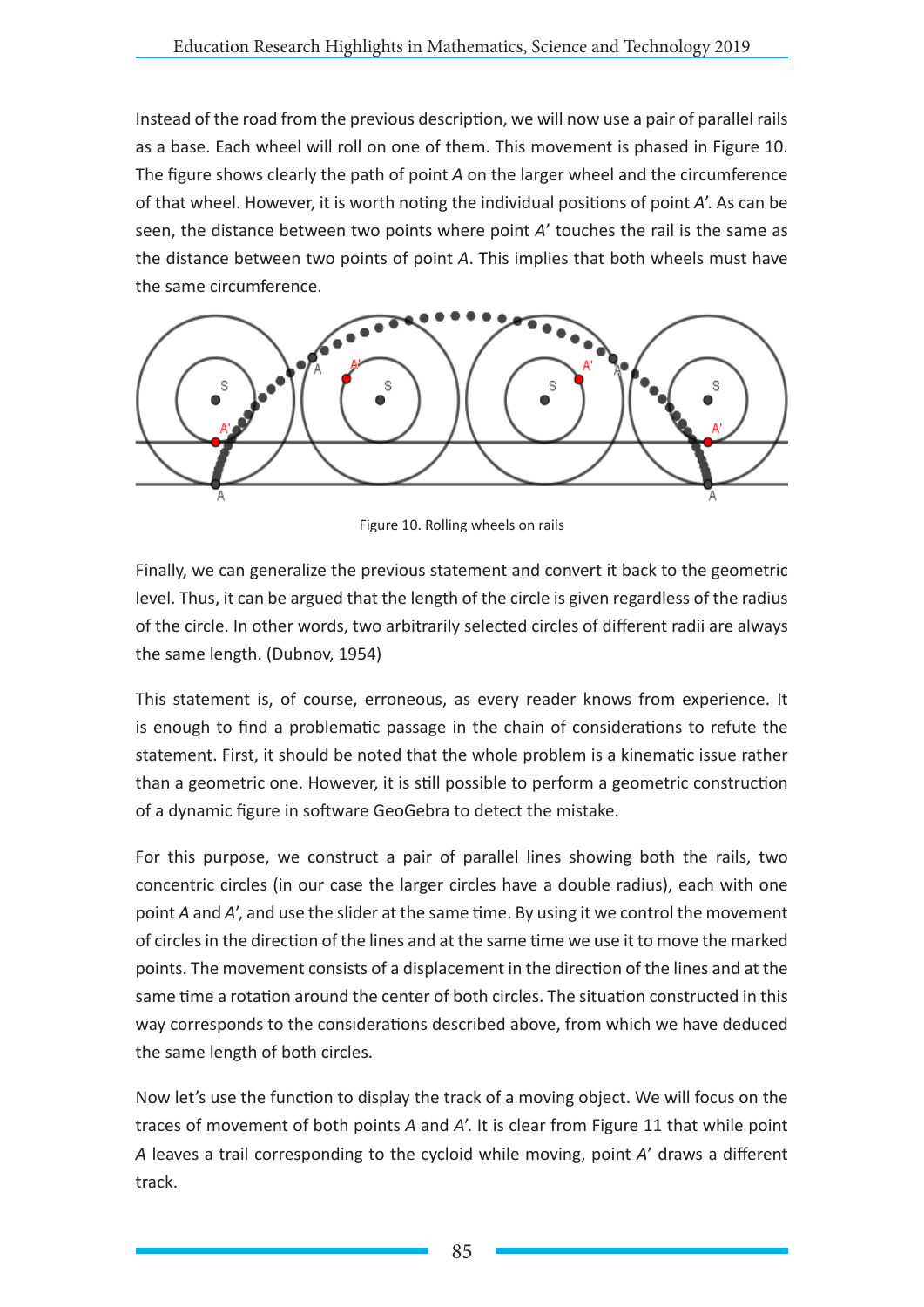

Figure 11. Traces of Marked Points *A*, *A'*

It is a so-called shortened cycloid whose parametric expression is given by a pair of equations

$$
x = r \cdot t - a \cdot \sin t
$$
  

$$
y = r \cdot 1 - a \cdot \cos t,
$$

where  $r = |SA|$  (i.e. the radius of the larger circle) a  $a = |SA'|$  (i.e. the radius of the smaller circle), so the inequality *a* < *r*.

Since point *A*' did not describe the expected cycloid in its movement, but rather a shortened cycloid, we can assume that this is where the problem is being sought. The movement of point *A*' as it is modeled in the dynamic figure does not correspond to what it should actually look like.

Suppose we found a mistake, and at the same time we know the form of the output (the cycloid trace) we are looking for. With a little bit more work, we are able to complete the figure with another point *B*. When the track is switched on, it renders the cycloid again, but with half the period compared to the cycloid given by point *A*. The result is therefore a successful rebuttal of the false proof, since the length of one circle with half the radius relative to the radius of the other circle is also half.



Figure 12. Traces of Points While Rolling With Correction

Finally, let's move from geometry back to kinematics and specify the mistake from the physical point of view. This mistake must be found in the fixed position of the two wheels on the same shaft, where the two wheels maintain their relative position when rotating. When the wheels roll on the rails, one of the wheels slips. Specifically, when rolling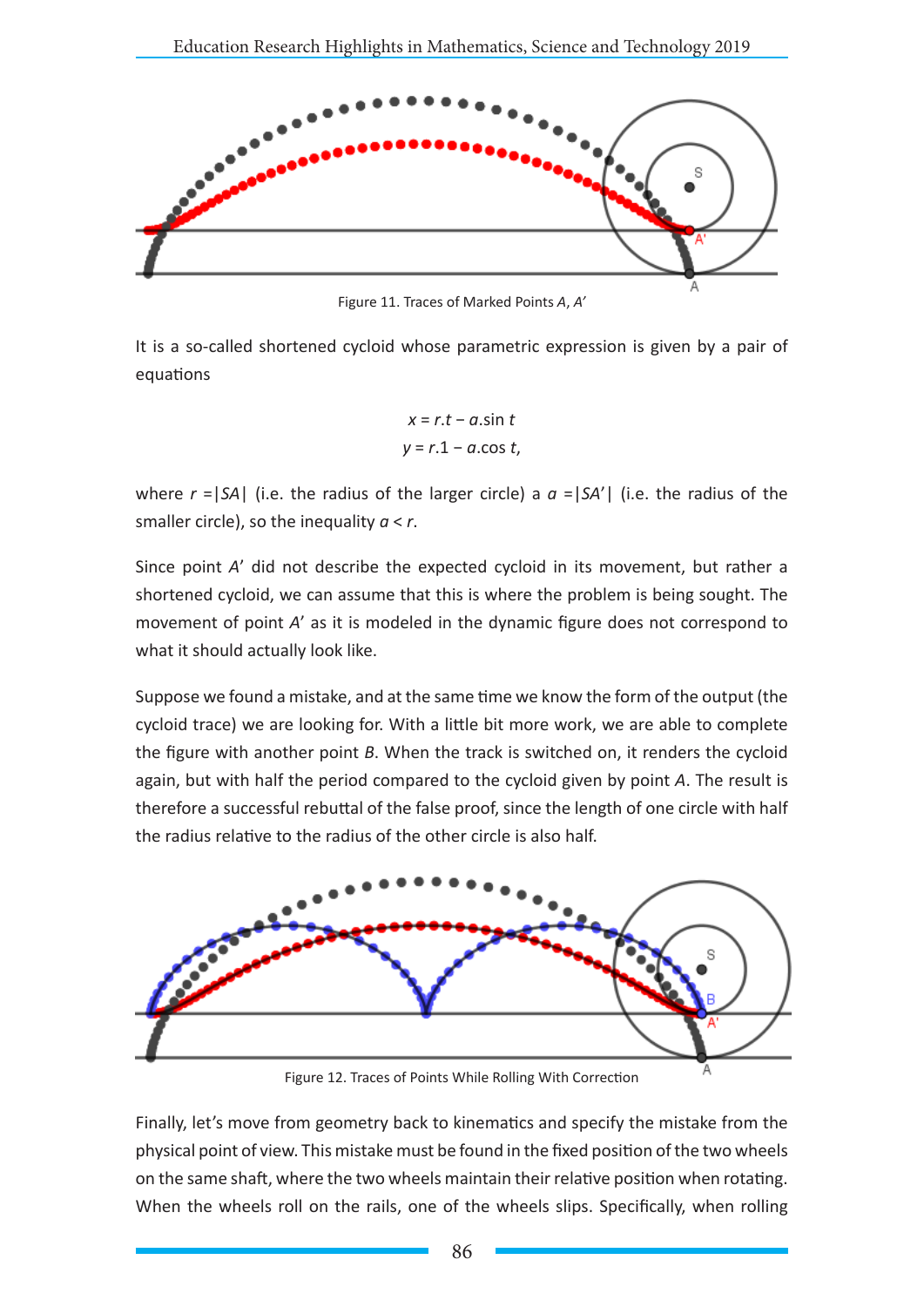a larger wheel without slipping, this is a negative slip of the smaller wheel, thereby increasing the distance between the two marks on the appropriate rail. Otherwise, rolling the smaller wheel without slipping would be a positive slip of the larger wheel, which in turn would reduce the distance between the marks.

# *π* **= 2**

# Assertion: The number  $\pi$  is equal to 2. (Dubnov, 1954)

Proof: Let's have a line *AB* over which we construct a semicircle. The length of this semicircle is obtained from the formula for calculating the circumference of circle *C* = 2*π.r* = *π.d* and it is equal to π/2|*AB*|. Then we halve the line *AB* and construct a semicircle above each of its halves, with the left semicircle placed above the line and the right semicircle below the line. This creates a "wavy" line resembling a portion of the sine graph, and for each semicircle, its length is half that of the original large semicircle above the line *AB*. The total length of the "wavy" line is therefore again π/2|*AB*|.

If we continue to halve existing lines and construct new semicircles in the same way, a "wavy" line is created, which is increasingly closer to line *AB*. This represents the limit of the "wavy" line for the number of halves going to infinity. However, the length of the "wavy" line is still equal to π/2|*AB*|. The size of the limit and line *AB* must also be the same. From equality  $π/2|AB| = |AB|$  we obtain equality  $π = 2$ . (Dubnov, 1954)



Figure 13. Softening the "Wavy" Line

The problem with this inference with a totally nonsensical consequence lies in a misunderstanding of the term "limit". Or more precisely, in the possible ambiguity of the term "limit". These two different senses may but also may not be equivalent and thus interchangeable.

On the one hand, it is a "wavy" line, which is essentially a sequence consisting of semicircles. The limit of this sequence is indeed the line segment *AB*. As the number of arcs increases, the arcs of the semicircles approach unlimitedly. On the other hand, it is a numerical sequence, the members of which are the lengths of the individual semicircles and whose sum is to be unlimited close to a certain fixed limit value.

The reader must not be fooled by the fact that with a very fine line segment, and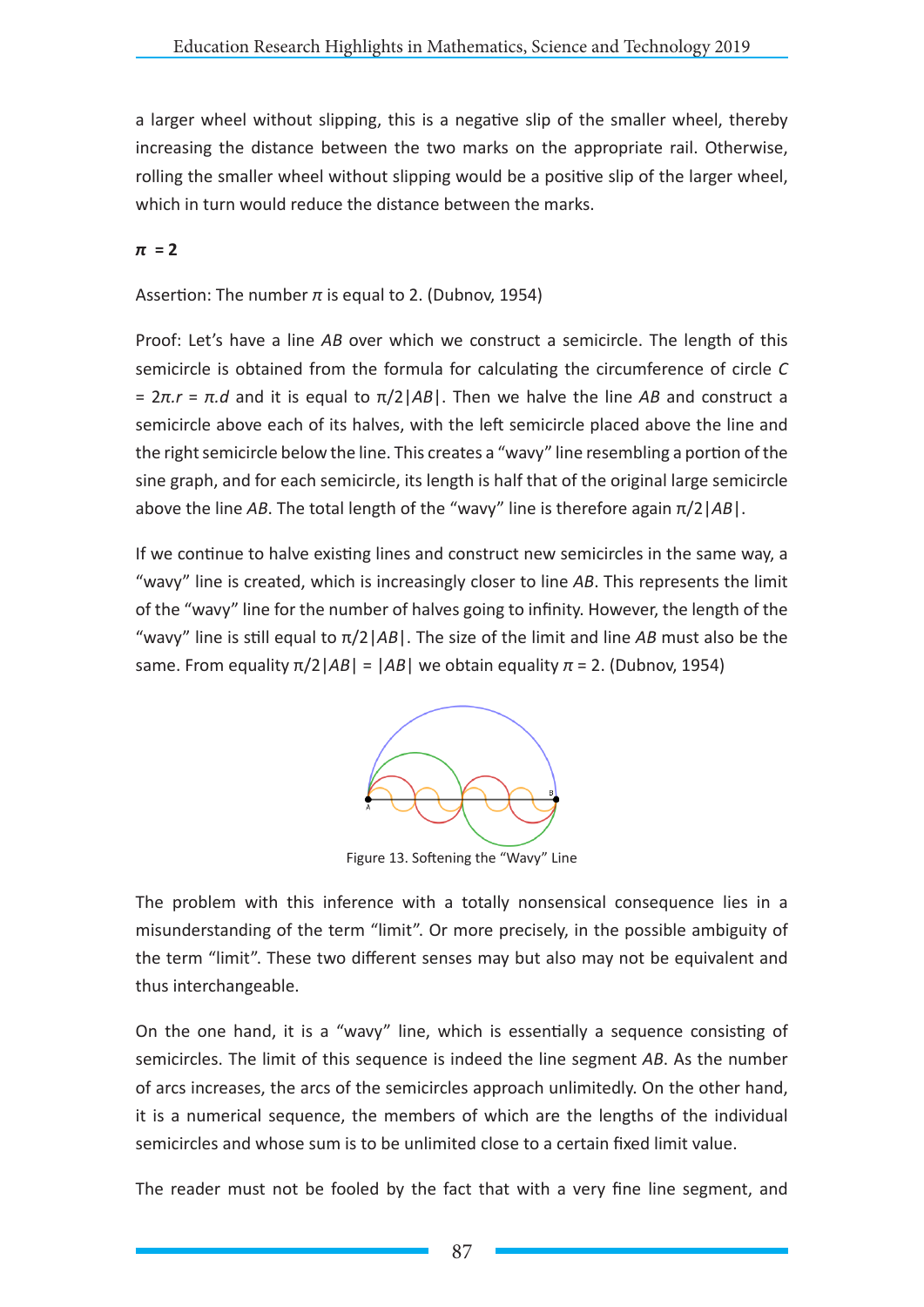therefore with very small semicircles, the "wavy" line practically does not differ from the line segment *AB* itself. To solve this problem in GeoGebra simply zoom enough.

At the same time, consider the following: The difference between the lengths of the semicircle and the line segment above which the semicircle is circumscribed is always non-zero (no matter how short the line is). With very small dimensions of the semicircles, these differences are slight, but they occur in very large quantities. However, even the smallest values can give an arbitrarily large sum in enough quantity.

In other words, the sequence of semicircles that consist of a "wavy" line is close to line *AB*, but the sum of their lengths has nothing in common with the line length as its limit.

As in the previous cases, let's try to use geometric software to illustrate the situation. In software GeoGebra, we construct a line *AB* and a default semicircle above it. Next, using slider and the Sequence command we create a lists of points and small semicircles. Moving the slider increases the number of semicircles to soften the "wavy" line at the same time.

As shown in Figure 14, irrespective of the change in the number of semicircles, the length of the "wavy" line is still equal to  $\pi$  (except for some small rounding variations in program calculations, which is set to 2 decimal places by default).



#### **Conclusion**

In this paper, we have presented some geometric evidence, which at first glance may seem correct, but lead to totally erroneous conclusions. Apart from our logical considerations, we relied mainly on the software of dynamic geometry GeoGebra, which proved to be a proficient helper in refuting the erroneous conclusions. Even though it is not primarily intended for proving geometric theorems. Nevertheless, as shown in the previous examples, it can also be used successfully in this area by allowing the user to perform demonstrations and experiments through interactivity and the ability to dynamically manipulate geometric objects. These can then clearly help to avoid hasty and erroneous conclusions that can be reached, for example, by elementary and high school pupils and students.